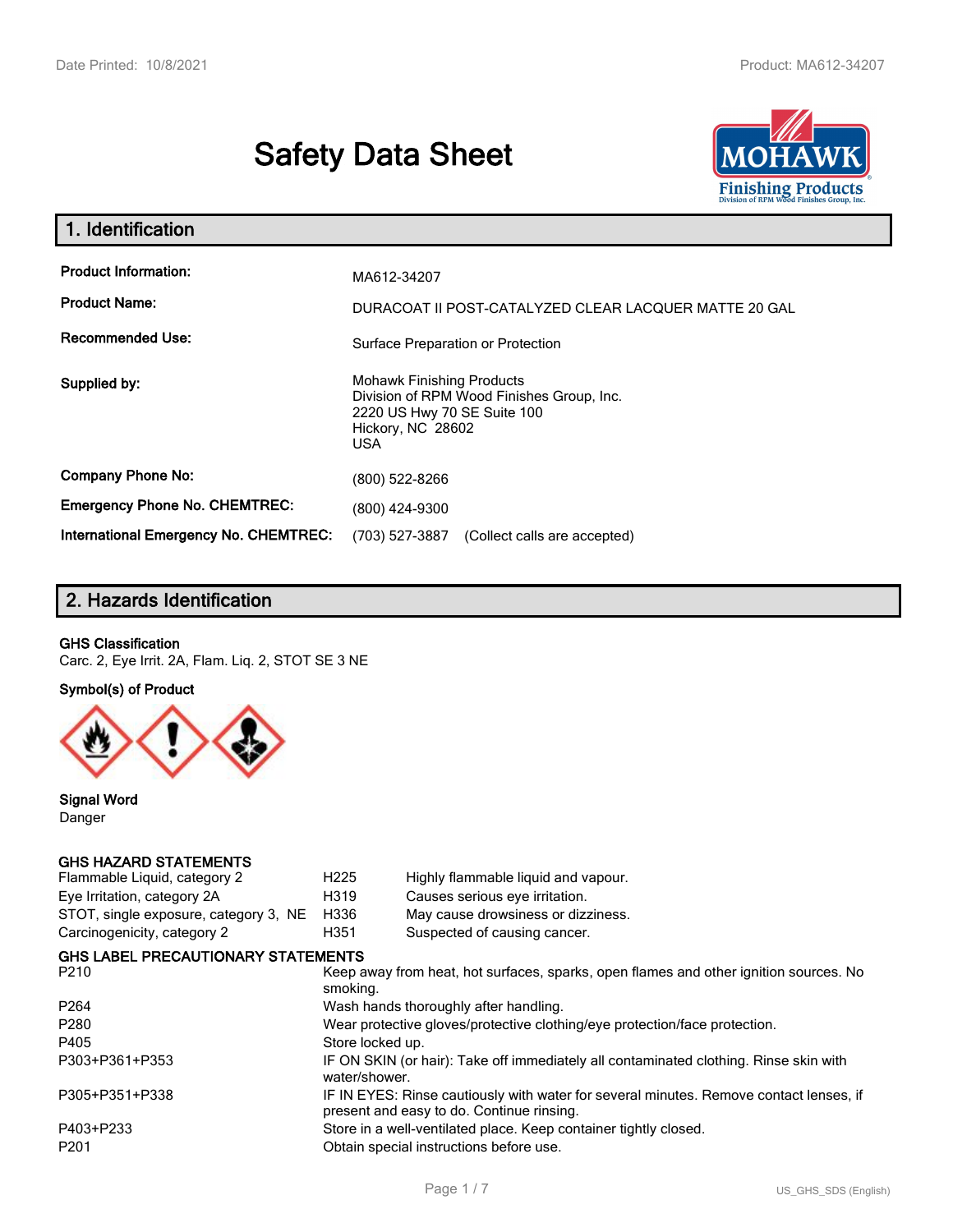| P312                                    | Call a POISON CENTER or doctor/physician if you feel unwell.               |
|-----------------------------------------|----------------------------------------------------------------------------|
| P304+P340                               | IF INHALED: Remove person to fresh air and keep comfortable for breathing. |
| P308+P313                               | IF exposed or concerned: Get medical advice/attention.                     |
| P337+P313                               | If eye irritation persists: Get medical advice/attention.                  |
| P403+P235                               | Store in a well-ventilated place. Keep cool.                               |
| <b>GHS SDS PRECAUTIONARY STATEMENTS</b> |                                                                            |
| P240                                    | Ground/bond container and receiving equipment.                             |
| P <sub>241</sub>                        | Use explosion-proof electrical/ventilating/lighting/equipment.             |
| P <sub>242</sub>                        | Use only non-sparking tools.                                               |

# **3. Composition/Information on ingredients**

| <b>Chemical Name</b>               | CAS-No.   | Wt. %       | <b>GHS Symbols</b> | <b>GHS Statements</b>         |
|------------------------------------|-----------|-------------|--------------------|-------------------------------|
| acetone                            | 67-64-1   | 40-55       | GHS02-GHS07        | H225-302-319-332-336          |
| p-chlorobenzotrifluoride           | $98-56-6$ | 10-25       | GHS08              | H351                          |
| cellulose nitrate, cellulose ester | 9004-70-0 | 2.5-10      | GHS01              | H <sub>201</sub>              |
| isopropanol                        | 67-63-0   | 2.5-10      | GHS02-GHS07        | H <sub>225</sub> -302-319-336 |
| butyl cellosolve                   | 111-76-2  | $1.0 - 2.5$ | GHS06-GHS07        | H302-315-319-330              |
| n-butyl acetate                    | 123-86-4  | $0.1 - 1.0$ | GHS02-GHS07        | H <sub>226</sub> -336         |

The exact percentage (concentration) of ingredients is being withheld as a trade secret.

The text for GHS Hazard Statements shown above (if any) is given in the "Other information" Section.

P243 Take precautionary measures against static discharge.

# **4. First-aid Measures**



FIRST AID - EYE CONTACT: IF IN EYES: Rinse cautiously with water for several minutes. Remove contact lenses, if present and easy to do. Continue rinsing. If eye irritation persists: Get medical advice/attention.

FIRST AID - SKIN CONTACT: IF ON SKIN (or hair): Take off immediately all contaminated clothing. Rinse skin with water/shower.

FIRST AID - INGESTION: IF SWALLOWED: rinse mouth. Do NOT induce vomiting. IF exposed or if you feel unwell: Call a POISON CENTER or doctor/physician.

FIRST AID - INHALATION: IF INHALED: Remove person to fresh air and keep comfortable for breathing.

# **5. Fire-fighting Measures**

**SPECIAL FIREFIGHTING PROCEDURES:** Evacuate all persons from the fire area to a safe location. Move non-burning material, as feasible, to a safe location as soon as possible. Fire fighters should be protected from potential explosion hazards while extinguishing the fire. Wear self-contained breathing apparatus (SCBA) and full fire-fighting protective clothing. Thoroughly decontaminate all protective equipment after use. Containers of this material may build up pressure if exposed to heat (fire). Use water spray to cool fire-exposed containers. Use water spray to disperse vapors if a spill or leak has not ignited. DO NOT extinguish a fire resulting from the flow of flammable liquid until the flow of the liquid is effectively shut off. This precaution will help prevent the accumulation of an explosive vapor-air mixture after the initial fire is extinguished.

**FIREFIGHTING EQUIPMENT:** This is a NFPA/OSHA Class 1B or less flammable liquid. Follow NFPA30, Chapter 16 for fire protection and fire suppression. Use a dry chemical, carbon dioxide, or similar ABC fire extinguisher for incipeint fires. Water may be used to cool and prevent rupture of containers that are exposed to heat from fire.

# **6. Accidental Release Measures**

#### **ENVIRONMENTAL MEASURES:** No Information

**STEPS TO BE TAKEN IN CASE MATERIAL IS RELEASED OR SPILLED:** Follow personal protective equipment recommendations found in Section VIII. Personal protective equipment needs must be evaluated based on information provided on this sheet and the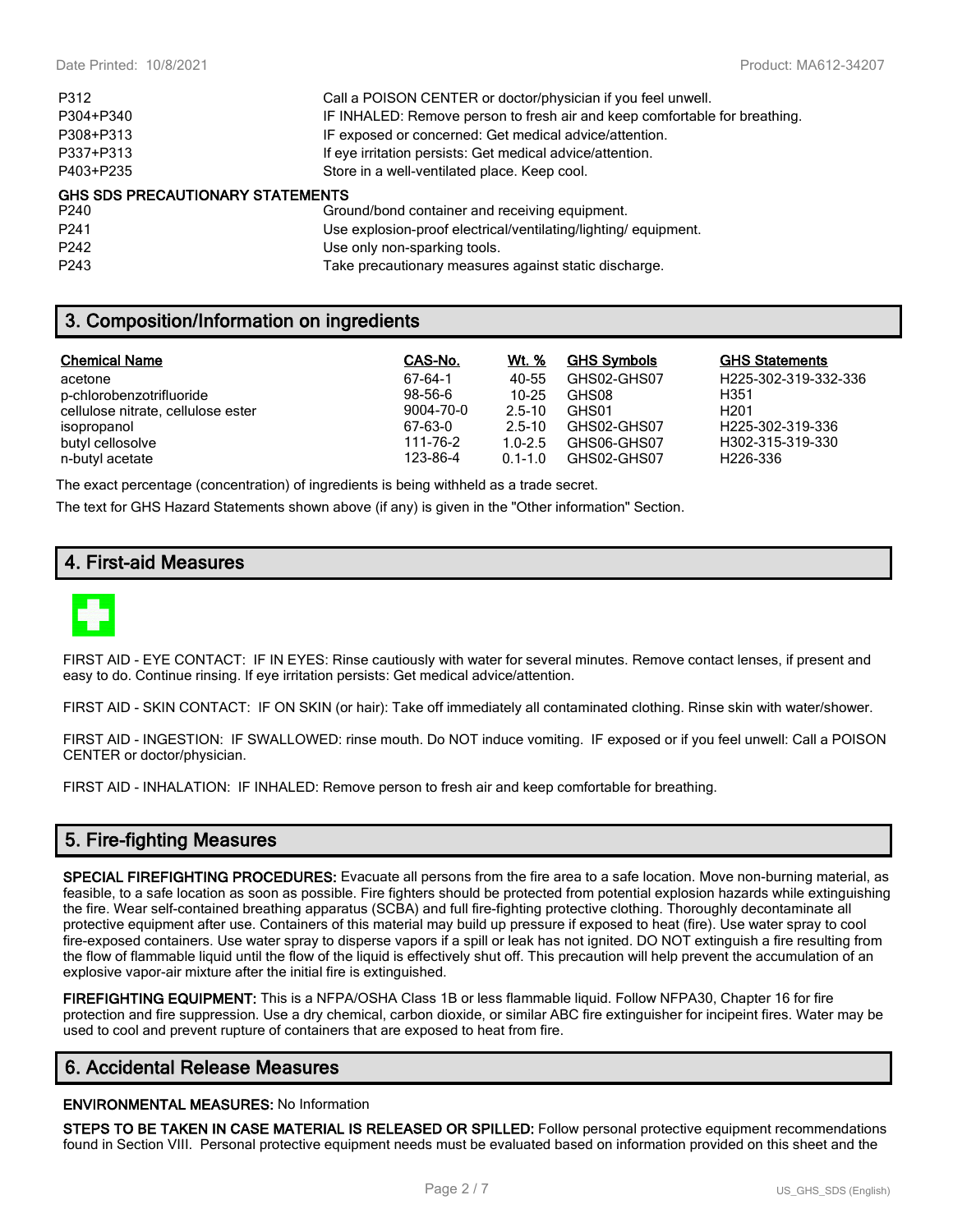special circumstances created by the spill including; the material spilled, the quantity of the spill, the area in which the spill occurred, and the training and the expertise of employees in the area responding to the spill. Never exceed any occupational exposure limits. Shut off ignition sources; including electrical equipment and flames. Do not allow smoking in the area. Do not allow the spilled product to enter public drainage system or open waterways.

## **7. Handling and Storage**



**HANDLING:** Avoid inhalation and contact with eyes, skin, and clothing. Wash hands thoroughly after handling and before eating or drinking. In keeping with safe handling practices, avoid ignition sources (smoking, flames, pilot lights, electrical sparks); ground and bond containers when transferring the material to prevent static electricity sparks that could ignite vapor and use spark proof tools and explosion proof equipment. Empty containers may retain product residue or vapor. Do not pressurize, cut, weld, braze, solder, drill, grind, or expose container to heat, flame, sparks, static electricity, or other sources of ignition. Any of these actions can potentially cause an explosion that may lead to injury.

**STORAGE:** Keep containers closed when not in use. Store in cool well ventilated space away from incompatible materials.

### **8. Exposure Controls/Personal Protection**

| Ingredients with Occupational Exposure Limits |                      |                       |                     |                         |  |
|-----------------------------------------------|----------------------|-----------------------|---------------------|-------------------------|--|
| <b>Chemical Name</b>                          | <b>ACGIH TLV-TWA</b> | <b>ACGIH-TLV STEL</b> | <b>OSHA PEL-TWA</b> | <b>OSHA PEL-CEILING</b> |  |
| acetone                                       | $250$ ppm            | 500 ppm               | $1000$ ppm          | N.D.                    |  |
| p-chlorobenzotrifluoride                      | N.D.                 | N.D.                  | N.D.                | N.D.                    |  |
| cellulose nitrate, cellulose ester            | N.D.                 | N.D.                  | N.D.                | N.D.                    |  |
| isopropanol                                   | $200$ ppm            | $400$ ppm             | $400$ ppm           | N.D.                    |  |
| butyl cellosolve                              | 20 ppm               | N.D.                  | 50 ppm              | N.D.                    |  |
| n-butyl acetate                               | 50 ppm               | $150$ ppm             | $150$ ppm           | N.D.                    |  |

**Further Advice: MEL = Maximum Exposure Limit OES = Occupational Exposure Standard SUP = Supplier's Recommendation Sk = Skin Sensitizer N.E. = Not Established N.D. = Not Determined**

### **Personal Protection**



**RESPIRATORY PROTECTION:** Use adequate engineering controls and ventilation to keep levels below recommended or statutory exposure limits. If exposure levels exceed limits use appropriate approved respiratory protection equipment.

**SKIN PROTECTION:** Wear chemical resistant footwear and clothing such as gloves, an apron or a whole body suit as appropriate.

**EYE PROTECTION:** Wear chemical-resistant glasses and/or goggles and a face shield when eye and face contact is possible due to splashing or spraying of material.



**OTHER PROTECTIVE EQUIPMENT:** No Information



**HYGIENIC PRACTICES:** It is good practice to avoid contact with the product and/or its vapors, mists or dust by using appropriate protective measures. Wash thoroughly after handling and before eating or drinking.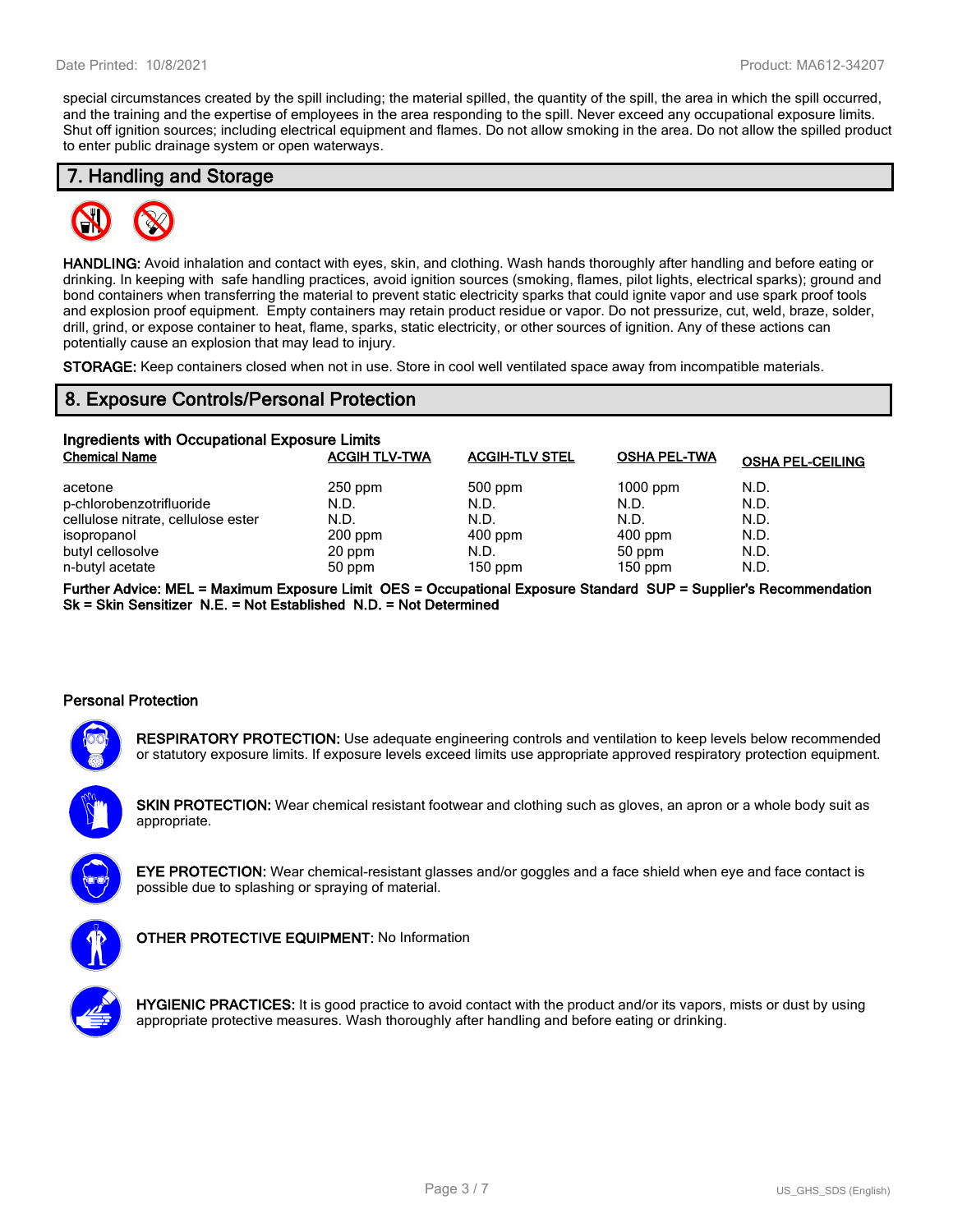**N.I. = No Information**

# **9. Physical and Chemical Properties**

| Appearance:                    | Cloudy Liquid              | <b>Physical State:</b>                      | <b>LIQUID</b>  |
|--------------------------------|----------------------------|---------------------------------------------|----------------|
| Odor:                          | <b>Strong Solvent</b>      | <b>Odor Threshold:</b>                      | Not determined |
| Density, g/cm3:                | 0.937                      | pH:                                         | Not determined |
| Freeze Point, °F:              | Not determined             | Viscosity:                                  | Not determined |
| <b>Solubility in Water:</b>    | Not determined             | Partition Coefficient, n-octanol/<br>water: | Not determined |
| Decomposition temperature, °F: | Not determined             | <b>Explosive Limits, %:</b>                 | Not determined |
| Boiling Range, °F:             | $>100$ °F                  | Flash Point, °F:                            | -4 $\degree$ F |
| Combustibility:                | <b>Supports Combustion</b> | Auto-Ignition Temperature, °F:              | Not determined |
| <b>Evaporation Rate:</b>       | Faster than Diethyl Ether  | Vapor Pressure, mmHg:                       | Not determined |
| <b>Vapor Density:</b>          | Not determined             |                                             |                |

# **10. Stability and reactivity**

**STABILITY:** Stable under normal conditions.

**CONDITIONS TO AVOID:** Heat, flames and sparks.

**INCOMPATIBILITY:** Acids, Bases, Oxidizing agents

**HAZARDOUS DECOMPOSITION PRODUCTS:** Not determined.

# **11. Toxicological information**

**Practical Experiences**

**EMERGENCY OVERVIEW:** No Information

**EFFECT OF OVEREXPOSURE - EYE CONTACT:** No Information

**EFFECT OF OVEREXPOSURE - INGESTION:** No Information

**EFFECT OF OVEREXPOSURE - INHALATION:** No Information

**EFFECT OF OVEREXPOSURE - SKIN CONTACT:** No Information

**CARCINOGENICITY:** May cause cancer.

### **PRIMARY ROUTE(S) OF ENTRY:**

**Eye Contact, Skin Contact, Inhalation**

# **Acute Toxicity Values**

**The acute effects of this product have not been tested. Data on individual components are tabulated below**

| CAS-No. | <b>Chemical Name</b> |  |
|---------|----------------------|--|
| 67-64-1 | acetone              |  |

**CASA-No. 2018 CONO. In the CASE CASE CONOCO CONOCO CONOCO CONOCO CONOCO CONOCO CONOCO CONOCO CONOCO CONOCO CONOCO CONOCO CONOCO CONOCO CONOCO CONOCO CONOCO CONOCO CONOCO CONOCO CONOCO CONOCO CONOCO CONOCO CONOCO CONOCO** 1800 mg/kg Rat 20000 mg/kg Rabbit 50.1 mg/L Rat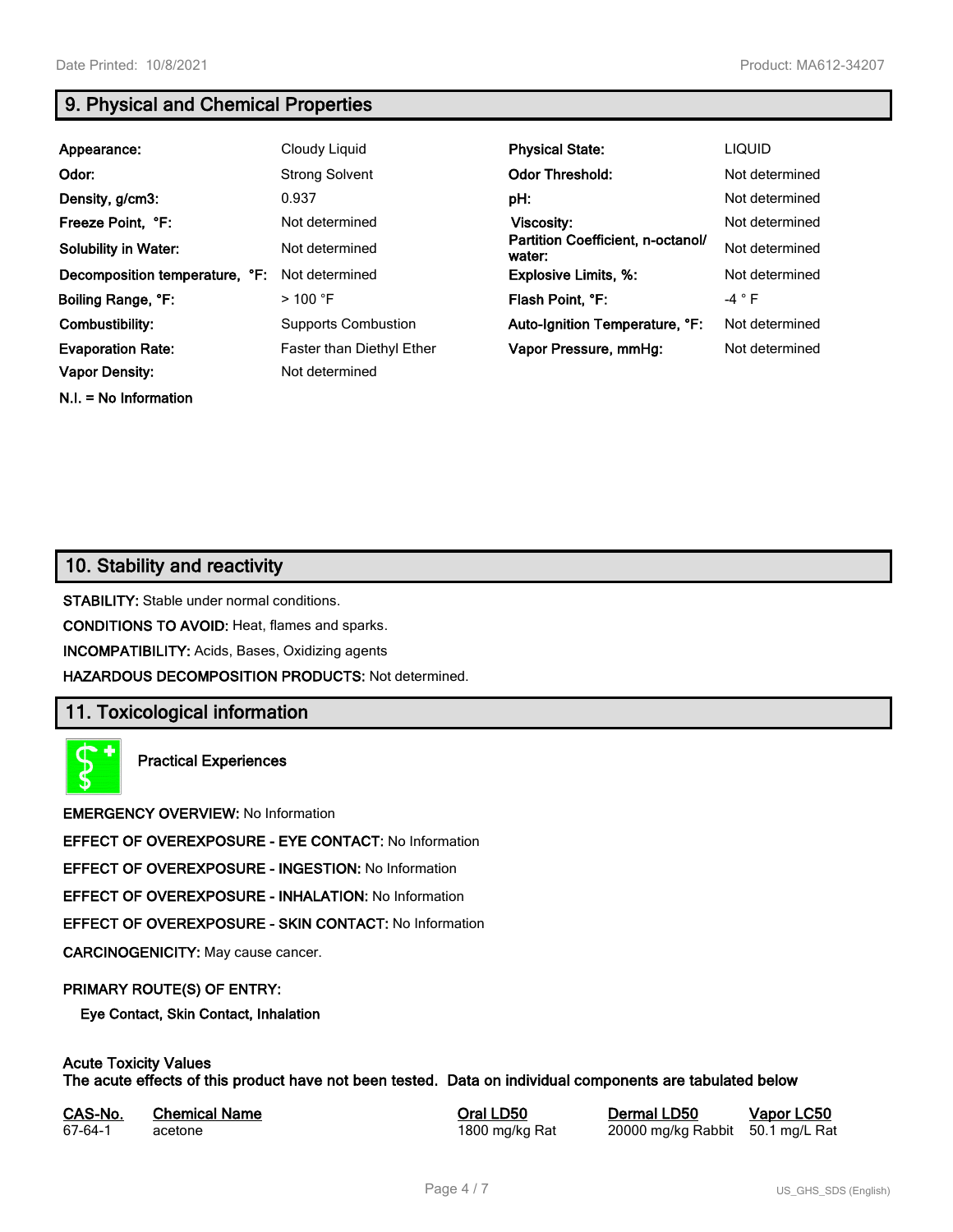13000 mg/kg Rat >2683 mg/kg Rabbit 33 mg/L Rat >5000 mg/kg Rat >5000 mg/kg >20 mg/l 1870 mg/kg Rat 4059 mg/kg Rabbit 72.6 mg/L Rat 170 mg/kg Rat  $>$ 2000 mg/kg Rabbit >4.9 mg/l 14130 mg/kg Rat >17600 mg/kg Rabbit 23.4 mg/l Rat

| $98 - 56 - 6$ | p-chlorobenzotrifluoride           |
|---------------|------------------------------------|
| 9004-70-0     | cellulose nitrate, cellulose ester |
| 67-63-0       | isopropanol                        |
| 111-76-2      | butyl cellosolve                   |
| 123-86-4      | n-butyl acetate                    |

#### **N.I. = No Information**

# **12. Ecological information**

**ECOLOGICAL INFORMATION:** Ecological evaluation of this material has not been performed; however, do not allow the product to be released to the environment without governmental approval/permits.

# **13. Disposal Information**



# **Product**

**DISPOSAL METHOD:** Waste from this material may be a listed and/or characteristic hazardous waste. Dispose of material, contaminated absorbent, container and unused contents in accordance with local, state, and federal regulations.

**STEPS TO BE TAKEN IN CASE MATERIAL IS RELEASED OR SPILLED:** Follow personal protective equipment recommendations found in Section VIII. Personal protective equipment needs must be evaluated based on information provided on this sheet and the special circumstances created by the spill including; the material spilled, the quantity of the spill, the area in which the spill occurred, and the training and the expertise of employees in the area responding to the spill. Never exceed any occupational exposure limits. Shut off ignition sources; including electrical equipment and flames. Do not allow smoking in the area. Do not allow the spilled product to enter public drainage system or open waterways.

# **14. Transport Information**

**SPECIAL TRANSPORT PRECAUTIONS:** No Information

**DOT:** CONSUMER COMMODITY

**IATA:** UN1263, PAINT, 3, II

**IMDG:** UN1263, PAINT, 3, II

# **15. Regulatory Information**

### **U.S. Federal Regulations:**

#### **CERCLA - SARA Hazard Category**

This product has been reviewed according to the EPA 'Hazard Categories' promulgated under Sections 311 and 312 of the Superfund Amendment and Reauthorization Act of 1986 (SARA Title III) and is considered, under applicable definitions, to meet the following categories:

Fire Hazard, Acute Health Hazard, Chronic Health Hazard

### **SARA SECTION 313**

This product contains the following substances subject to the reporting requirements of Section 313 of Title III of the Superfund Amendment and Reauthorization Act of 1986 and 40 CFR part 372:

No Sara 313 components exist in this product.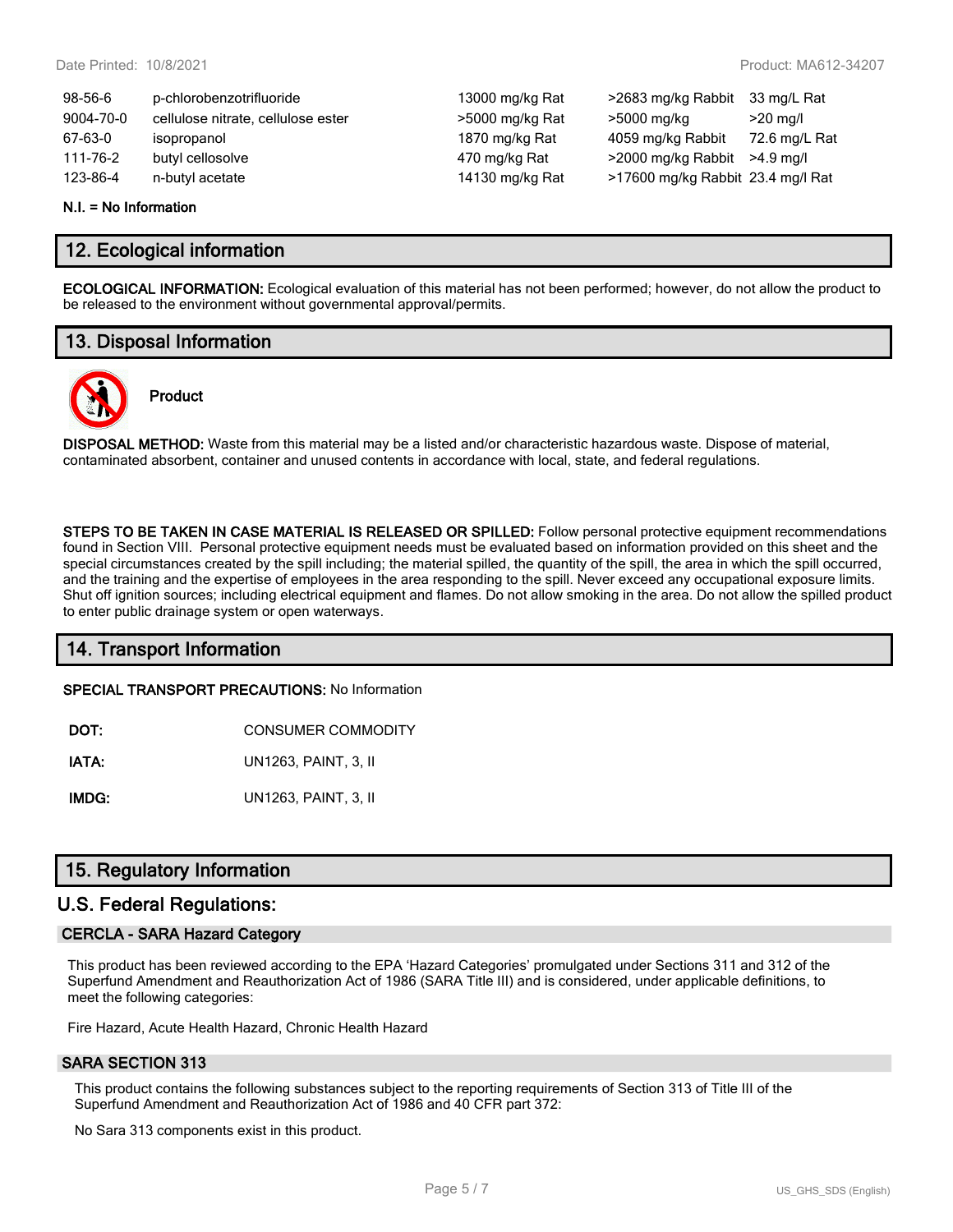### **TOXIC SUBSTANCES CONTROL ACT**

This product contains the following chemical substances subject to the reporting requirements of TSCA 12(B) if exported from the United States:

**Chemical Name CAS-No.**

| <b>Chemical Name</b> |  |
|----------------------|--|
|                      |  |

| p-chlorobenzotrifluoride     | 98-56-6  |
|------------------------------|----------|
| octamethylcyclotetrasiloxane | 556-67-2 |

# **U.S. State Regulations:**

### **CALIFORNIA PROPOSITION 65**

WARNING: Cancer and Reproductive Harm - www.P65Warnings.ca.gov.

Oxsol 100, Cancer, 12.701% Methanol, Reproductive Harm, 0.041%

# **16. Other Information**

| <b>Revision Date:</b>                                                                                                                                                                                                                                                                                                                |  | 10/8/2021            |                    | <b>Supersedes Date:</b> |                             | 7/27/2021 |
|--------------------------------------------------------------------------------------------------------------------------------------------------------------------------------------------------------------------------------------------------------------------------------------------------------------------------------------|--|----------------------|--------------------|-------------------------|-----------------------------|-----------|
| <b>Reason for revision:</b><br><b>Revision Description Changed</b><br><b>Product Composition Changed</b><br>Substance and/or Product Properties Changed in Section(s):<br>01 - Product Information<br>02 - Hazards Identification<br>09 - Physical & Chemical Information<br>16 - Other Information<br>Revision Statement(s) Changed |  |                      |                    |                         |                             |           |
| Datasheet produced by:<br><b>Regulatory Department</b>                                                                                                                                                                                                                                                                               |  |                      |                    |                         |                             |           |
| <b>HMIS Ratings:</b>                                                                                                                                                                                                                                                                                                                 |  |                      |                    |                         |                             |           |
| Health:                                                                                                                                                                                                                                                                                                                              |  | <b>Flammability:</b> | <b>Reactivity:</b> |                         | <b>Personal Protection:</b> | х         |

**Volatile Organic Compounds, gr/ltr:** 273

#### **Text for GHS Hazard Statements shown in Section 3 describing each ingredient:**

| H <sub>201</sub> | <undefined></undefined>             |
|------------------|-------------------------------------|
| H <sub>225</sub> | Highly flammable liquid and vapour. |
| H <sub>226</sub> | Flammable liquid and vapour.        |
| H302             | Harmful if swallowed.               |
| H315             | Causes skin irritation.             |
| H319             | Causes serious eye irritation.      |
| H330             | Fatal if inhaled.                   |
| H332             | Harmful if inhaled.                 |
| H336             | May cause drowsiness or dizziness.  |
| H351             | Suspected of causing cancer.        |

### **Icons for GHS Pictograms shown in Section 3 describing each ingredient:**